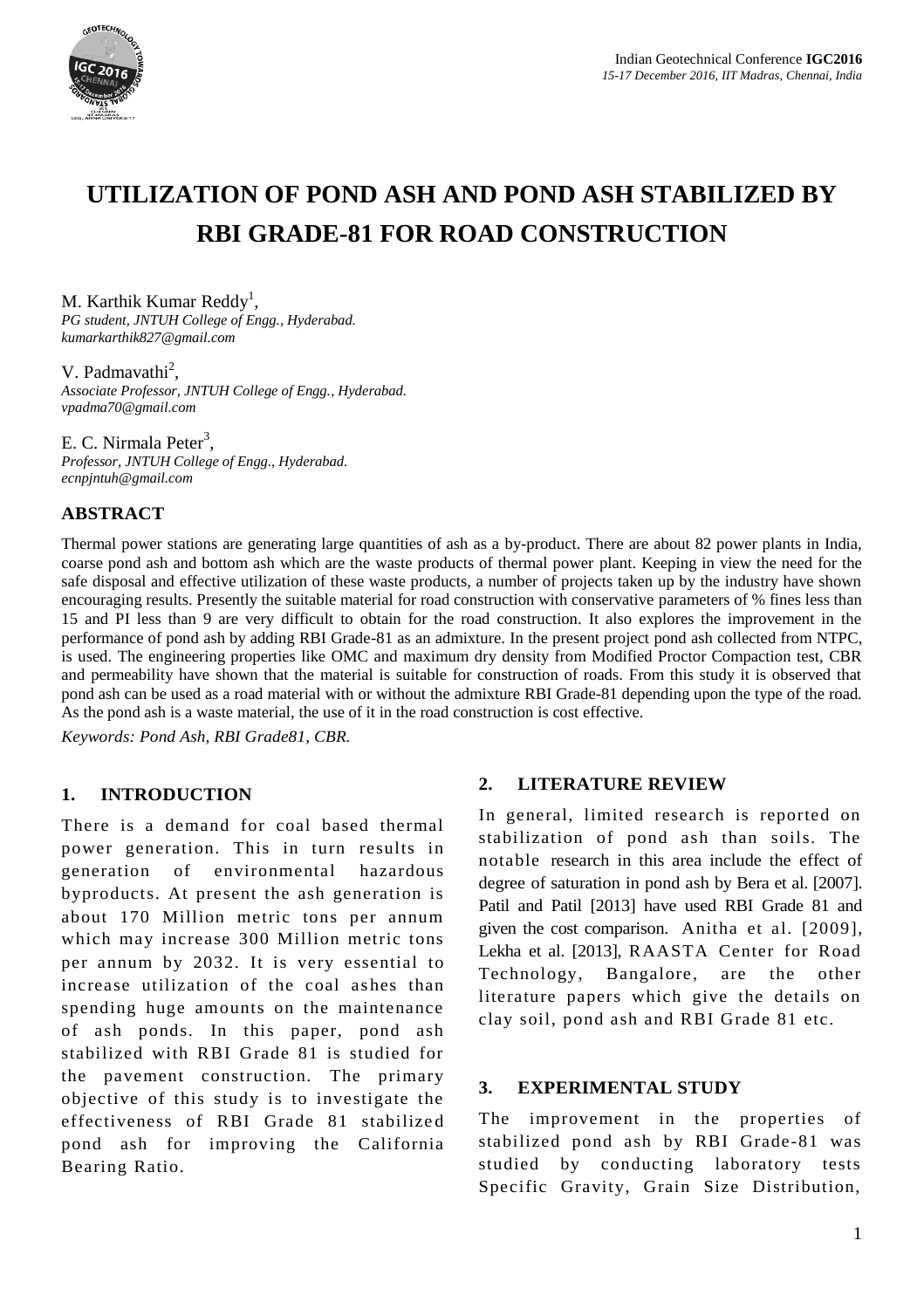Modified Proctor Compaction, CBR, Direct Shear and Permeability tests.

## **4. CHARACTERIZATION OF MATERIALS**

# **4.1 Pond Ash**

The investigations were carried out on the pond ash collected from NTPC, Ramagundam, Karimnagar District, Telangana. The relevant index and engineering properties of the Pond Ash used are summarized in Table 1.

Table 1 Index and Engineering Properties of Pond Ash

| <b>Property</b>                          | <b>Pond Ash</b> |  |
|------------------------------------------|-----------------|--|
| Specific Gravity                         | 1.97            |  |
| Grain Size Distribution (%)              |                 |  |
| $>4.75$ mm                               | 3               |  |
| 4.75-0.075 mm                            | 87              |  |
| $0.075 - 0.002$ mm                       | 5               |  |
| < 0.002                                  | 5               |  |
| Atterberg Limits (%)                     |                 |  |
| Liquid limit                             |                 |  |
| <b>Plastic limit</b>                     | Non Plastic     |  |
| Modified Proctor Compaction Test         |                 |  |
| MDD(kN/m <sup>3</sup> )                  | 10.87           |  |
| $O.M.C.$ (%)                             | 32.8            |  |
| California Bearing Ratio Value (%)       |                 |  |
| Un-soaked condition                      | 27.45           |  |
| Soaked condition                         | 8.95            |  |
| Angle of Internal Friction $(\varphi)$   |                 |  |
| OMC condition                            | $36.86^\circ$   |  |
| SMC condition                            | $34.13^{\circ}$ |  |
| Coefficient of Permeability (k) (cm/sec) |                 |  |
| $1*10^{-3}$                              |                 |  |

# **4.2 RBI Grade - 81**

The RBI Grade-81 is an inorganic soil stabilizer and useful as pavement material. Physical and chemical properties of RBI Grade-81 are shown in Tables 2 & 3. Literature study shows that RBI grade 81 is not effective upto 3-4% in soils. Beyond 4% the properties of soils are improving. Therefore, 4 and 8% were chosen for this study. RBI grade 81 was mixed with pond ash by percentage weight of 4 and 8. Mix properties are presented in Table 4.

Table 2 Physical properties of RBI Grade 81

| <b>Physical properties</b> | RBI Grade - 81       |  |
|----------------------------|----------------------|--|
| Odour                      | <b>Odourless</b>     |  |
| Ph                         | 12.5                 |  |
| Freezing point             | None                 |  |
| Flammability               | Non-flammable        |  |
| Shelf life                 | 12 months            |  |
| Storage                    | Dry storage          |  |
| <b>Bulk density</b>        | $700 \text{ kg/m}^3$ |  |

Table 3 Chemical properties of RBI Grade 81

| <b>Properties</b> | % by Mass        |  |  |
|-------------------|------------------|--|--|
| Ca                | CaO 52-56%       |  |  |
| Si                | $SiO_2$ , 15-19% |  |  |
| S                 | $SiO_3$ 9-11%    |  |  |
| A1                | $Al_2O_3$ 5-7%   |  |  |
| Fe                | $Fe_2O_3$ 0-2%   |  |  |
| Mg                | MgO 0-1%         |  |  |
| Mn, K, Cu, Zn     | $0.1 - 0.3\%$    |  |  |
| H <sub>2</sub> 0  | $1 - 3%$         |  |  |
| Fibers            | $0-1%$           |  |  |
| Additives         | $0-4%$           |  |  |

# **5. RESULTS AND OBSERVATIONS**

The results of the Grain Size Distribution, Modified Proctor Compaction, CBR, Direct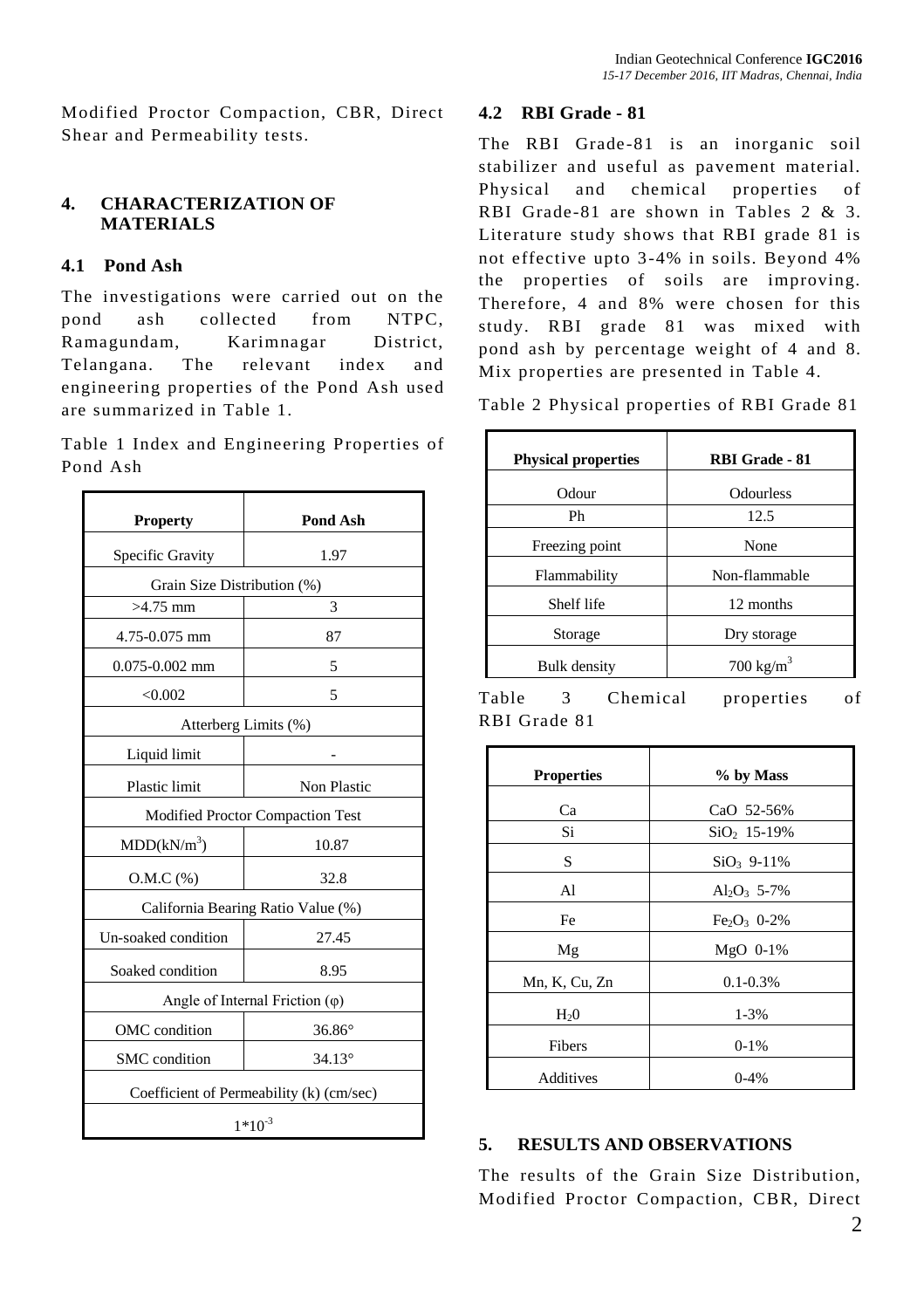Shear and Permeability tests performed in the present study on pond ash and pond ash stabilized with RBI Grade 81 are presented. Grain size distribution curve is shown in Fig. 1. The result shows that the percentage fines increases with increase in RBI grade 81 from zero to 8 %. The plasticity characteristics were unaltered.

Table 4 Properties of Pond Ash mixed with RBI Grade – 81

| <b>Property</b>                          | Pond Ash +<br><b>4% RBI</b><br>Grade 81 | Pond Ash +<br>8% RBI<br>Grade 81 |  |  |
|------------------------------------------|-----------------------------------------|----------------------------------|--|--|
| Grain size distribution (%)              |                                         |                                  |  |  |
| $>4.75$ mm                               | 2                                       | 1                                |  |  |
| 4.75-0.075 mm                            | 82                                      | 78                               |  |  |
| $0.075 - 0.002$ mm                       | 8                                       | 11                               |  |  |
| < 0.002                                  | 7                                       | 10                               |  |  |
| Atterberg Limits (%)                     |                                         |                                  |  |  |
| Liquid limit                             |                                         |                                  |  |  |
| Plastic limit                            | Non Plastic                             | Non Plastic                      |  |  |
| Modified Proctor Compaction Test         |                                         |                                  |  |  |
| MDD(kN/m <sup>3</sup> )                  | 11.82                                   | 12.6                             |  |  |
| $O.M.C.$ (%)                             | 27.8                                    | 22.6                             |  |  |
| California Bearing Ratio Value (%)       |                                         |                                  |  |  |
| Un-soaked<br>condition                   | 29.2                                    | 36.61                            |  |  |
| Soaked condition                         | 16.51                                   | 19.93                            |  |  |
| Angle of Internal Friction $(\phi)$      |                                         |                                  |  |  |
| OMC condition                            | 38.69°                                  | $39.28^\circ$                    |  |  |
| SMC condition                            | $34.65^\circ$                           | 34.99°                           |  |  |
| Coefficient of Permeability (k) (cm/sec) |                                         |                                  |  |  |
|                                          | $0.86*10^{-3}$                          | $0.79*10^{-3}$                   |  |  |

Fig. 2 shows the compaction curves with increase in RBI grade 81. OMC values are decreasing from 32.8 to 27.8 and 22.6 % for 0 to 4 and 8 % of RBI grade 81 respectively. There was an increase in Maximum Dry Unit Weight value from 10.87 to 12.6  $kN/m^3$ , for 0 to 8% of RBI grade 81.



Fig.1 Grain size distribution plot of pond ash and pond ash mixed with RBI Grade -81



Fig. 2 Modified Proctor Compaction plot of Pond Ash and Pond Ash mixed with RBI Grade 81

Fig. 3 & 4 show the Direct Shear Test (DST) even at saturated condition it gives good frictional properties. Fig. 5 presents the load penetration curves for finding California Bearing Ratio (CBR) value for stabilized and un-stabilized pond ash which indicates the improvement in CBR values with increase in RBI 81. Fig. 6 shows load penetration curves for soaked California Bearing Ratio (CBR) value after a curing period of 7 days for stabilized and un-stabilized pond ash. CBR value of stabilized pond ash increases by 2 times that of un-stabilized pond ash. The permeability value for pond ash is not varying more when compared to stabilized pond ash.